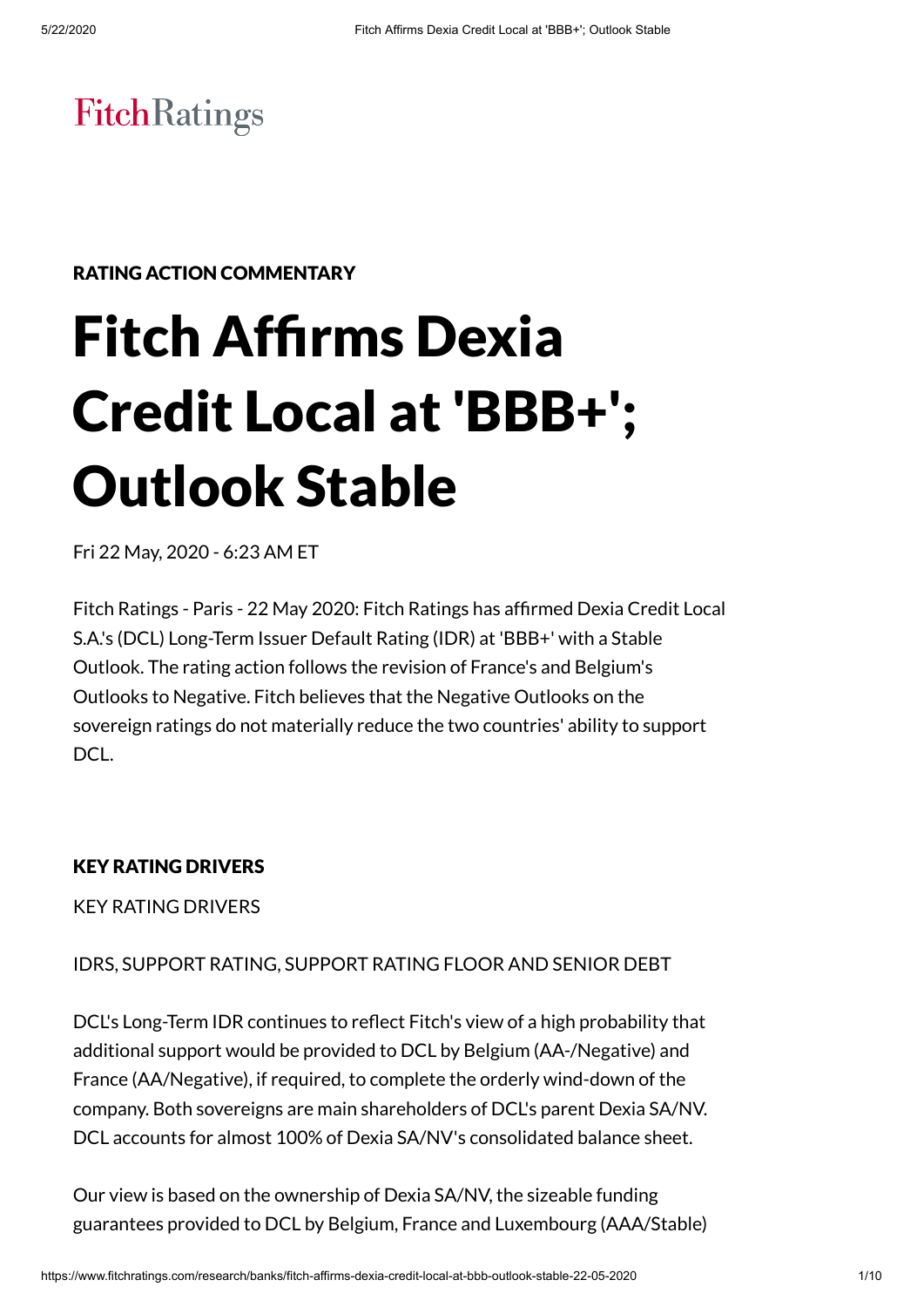of up to EUR85 billion as well as the three countries' ability to provide financial support. DCL had about EUR60 billion of guaranteed debt outstanding at end-April 2020 and we expect utilisation to remain below the EUR85 billion-limit.

Fitch continues to factor in state support for DCL despite the implementation of the EU's Bank Recovery and Resolution Directive (BRRD). This reflects our view that the BRRD will not be applied retroactively to DCL, as long as its orderly wind-down progresses consistently with plans agreed with the European Commission. Fitch views the risk of senior creditor bail-in as low for DCL. We expect Belgium and France to act pre-emptively, to the extent possible, to maintain DCL's capitalisation above minimum requirements.

DCL's deleveraging is progressing well. Its balance sheet was below EUR120 billion at end-2019 compared with about EUR360 billion at end-2011, when Dexia SA/NV was placed in orderly wind-down. From 2019, the ECB requires Dexia SA/NV to meet all regulatory requirements applicable to credit institutions it supervises at each group consolidation level. This was driven by improvements in Dexia SA/NV's and DCL's financial profile.

DCL's 'F1' Short-Term IDR is the higher of the two possible options that can be assigned for a 'BBB+' Long-Term IDR. This is because we view the sovereign propensity to support as more certain in the near term. We also view the risk of the Belgian or French sovereign paying its direct obligations ahead of providing support to DCL as low and have not identified other potential impediments to the prompt flow of funds to DCL.

Fitch does not assign a Viability Rating to DCL because it cannot be meaningfully analysed as a viable entity in its own right. DCL is in orderly wind-down and relies on state guarantees for funding.

#### STATE-GUARANTEED DEBT

The 'AA-'/'F1+' ratings of DCL's debt guaranteed by Belgium (51.4%), France (45.6%) and Luxembourg (3%) are aligned with Belgium's ratings as it is the lowest-rated guarantor. Each of the three states is responsible for a share of the overall guarantee (several but not joint guarantee) and Fitch rates DCL's stateguaranteed debt on a 'first-dollar-of-loss' basis. The guarantee is unconditional, irrevocable and timely. It covers maturities of up to 10 years and debt issued until end-2021.

In September 2019 the European Commission approved the extension of the state guarantee beyond end-2021 for 10 years. The terms of the guarantee are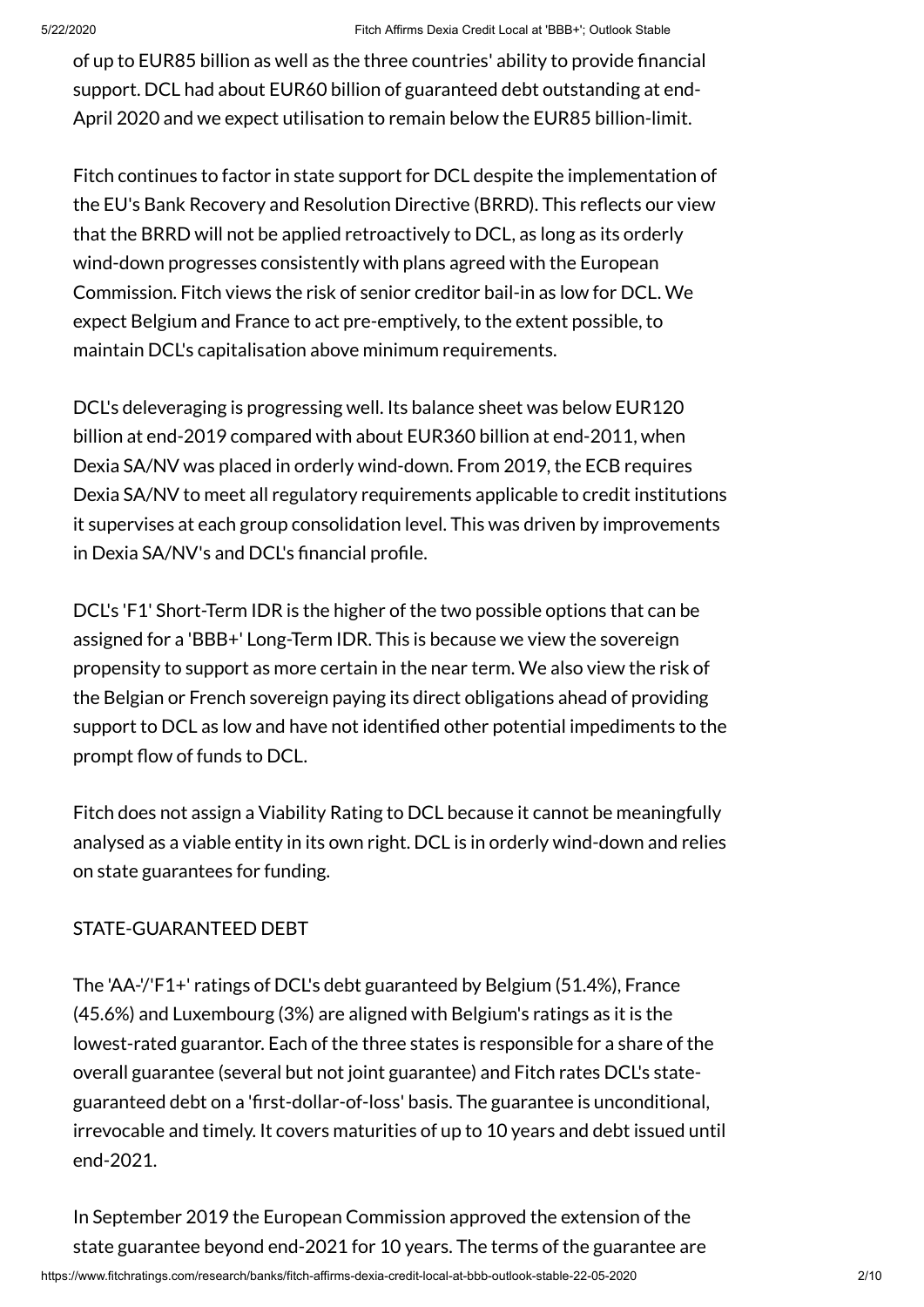substantially the same except for a lower maximum amount of EUR75 billion instead of EUR85 billion, consistent with the decline in DCL's balance sheet. The new guarantee will be extended by Belgium and France only under a 53%/47% split and the 5bp guarantee fee will be increased by a 135bp deferred fee, which will accrue at a subordinated seniority level. Debt instruments issued before end-2021 will remain covered by the current state guarantee.

#### DERIVATIVE COUNTERPARTY RATING

DCL's 'BBB+(dcr)' Derivative Counterparty Rating (DCR) is at the same level as DCL's Long-Term IDR as the IDR is based on sovereign support and because derivative counterparties in France have no preferential status over other preferred senior obligations in a resolution scenario.

#### JUNIOR SUBORDINATED DEBT

The 'C' rating on DCL's deeply subordinated Tier 1 notes (FR0010251421) reflects the continued ban imposed by the European Commission on contractually non-mandatory coupon payment on these notes and their poor recovery prospects. The securities are will be subordinated to the deferred additional guarantee fee that will accrue from 2022.

#### RATING SENSITIVITIES

Factors that could, individually or collectively, lead to negative rating action/downgrade:

-DCL's ratings are sensitive to a weakening in Belgium's or France's ability or propensity to provide additional support. We would likely downgrade DCL's Long-Term IDR if the two sovereigns' ratings are downgraded to the 'A' category. A significant reduction in state ownership or state-guaranteed funding that is not a result of lower funding needs, leading to reduced incentive to provide additional support, would also be rating-negative.

-A material deviation from DCL's wind-down plan agreed with the European Commission would lead to a negative rating action. It would likely trigger a fresh state-aid review and heighten the likelihood of the authorities requiring more stringent measures, which could include senior creditors sharing some of the burden. However, this is not Fitch's central scenario.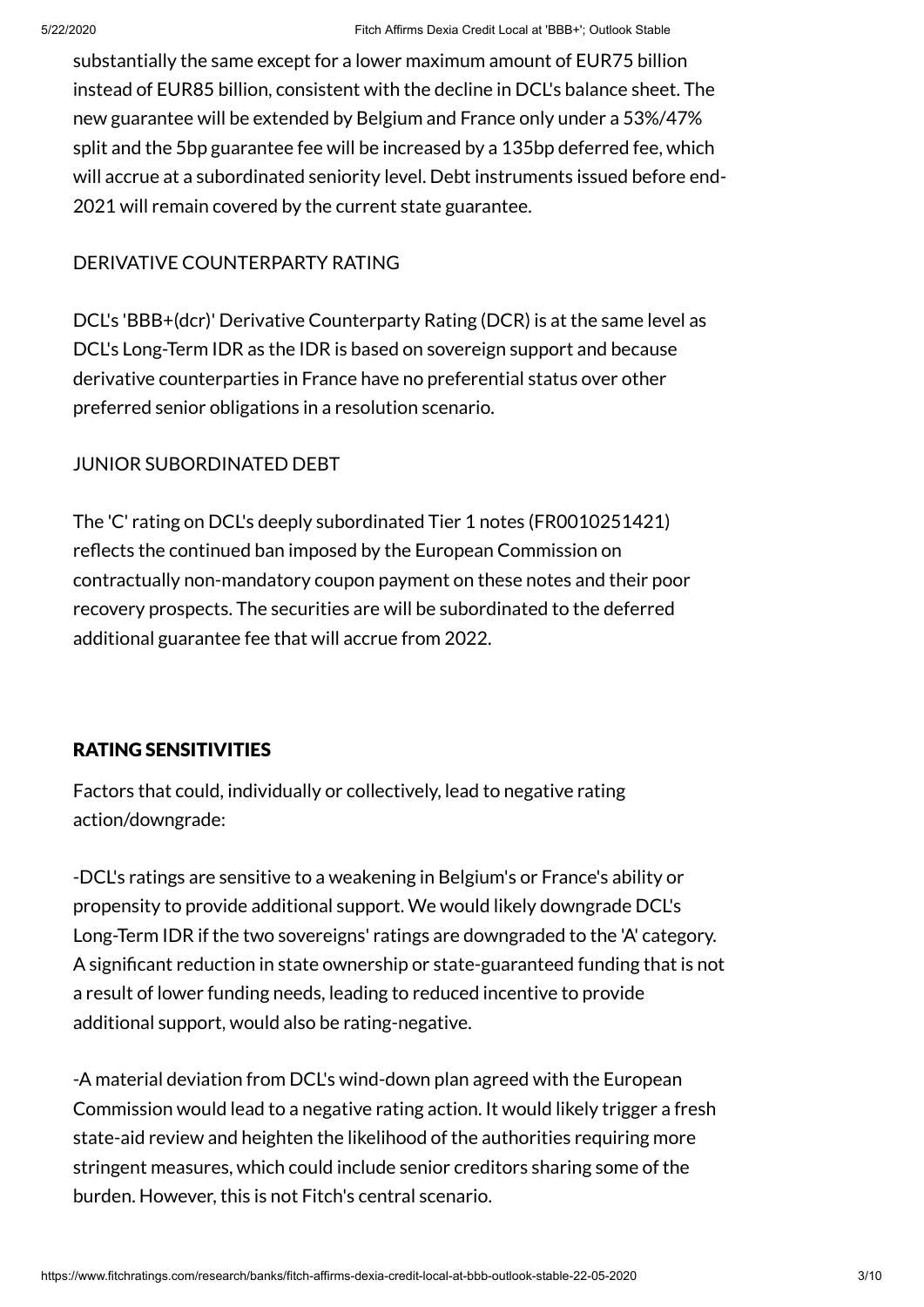Factors that could, individually or collectively, lead to positive rating action/upgrade:

-An upgrade would be contingent on the two states demonstrating even greater support, in particular a greater propensity to support, which is unlikely, in our view.

#### STATE-GUARANTEED DEBT

The 'AA-' long-term rating on DCL's state-guaranteed debt is sensitive to rating action on the lowest-rated guarantor, which is currently Belgium. The 'F1+' short-term rating on DCL's state-guaranteed debt would be downgraded if the Short-Term IDR of any guarantor is downgraded.

#### **DCR**

The DCR of DCL is primarily sensitive to changes in its Long-Term IDR.

#### JUNIOR SUBORDINATED DEBT

Fitch does not expect coupon payment to resume on DCL's deeply subordinated Tier 1 notes and therefore sees no upside for the instrument's rating.

#### BEST/WORST CASE RATING SCENARIO

International scale credit ratings of Financial Institutions issuers have a best-case rating upgrade scenario (defined as the 99th percentile of rating transitions, measured in a positive direction) of three notches over a three-year rating horizon; and a worst-case rating downgrade scenario (defined as the 99th percentile of rating transitions, measured in a negative direction) of four notches over three years. The complete span of best- and worst-case scenario credit ratings for all rating categories ranges from 'AAA' to 'D'. Best- and worst-case scenario credit ratings are based on historical performance. For more information about the methodology used to determine sector-specific best- and worst-case scenario credit ratings, visit

<https://www.fitchratings.com/site/re/10111579>.

## REFERENCES FOR SUBSTANTIALLY MATERIAL SOURCE CITED AS KEY DRIVER OF RATING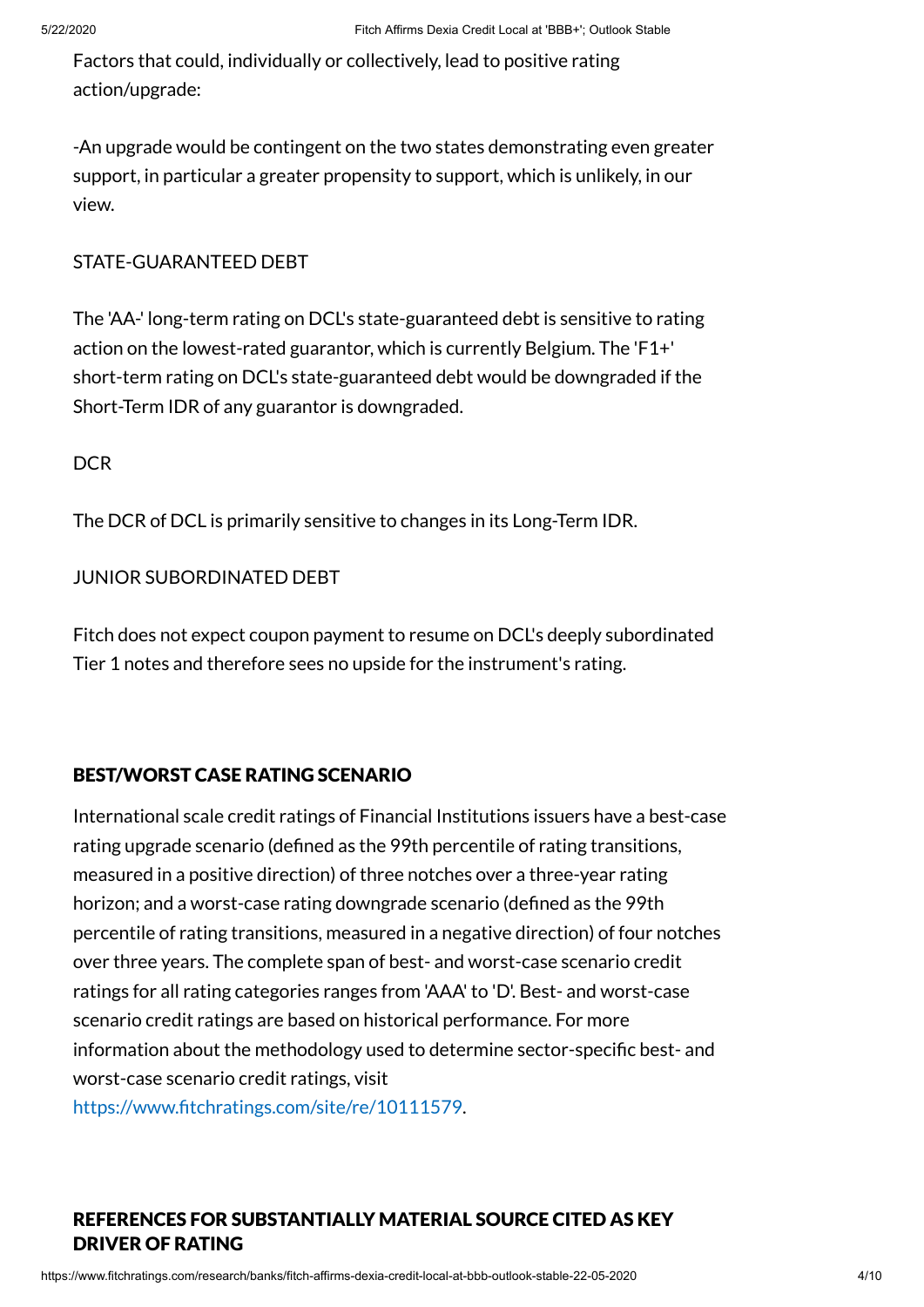The principal sources of information used in the analysis are described in the Applicable Criteria.

#### PUBLIC RATINGS WITH CREDIT LINKAGE TO OTHER RATINGS

DCL's ratings are sensitive to rating action on Belgium or France, which may affect their ability or propensity to support the bank. DCL's sovereign guaranteed debt is sensitive to rating action on the lowest-rated guarantor, which is currently Belgium.

| <b>ENTITY/DEBT</b>         | <b>RATING</b>    |                |          |
|----------------------------|------------------|----------------|----------|
| Dexia Credit<br>Local S.A. | LT IDR           | BBB+           | Affirmed |
|                            | <b>STIDR</b>     | F <sub>1</sub> | Affirmed |
|                            | Support          | 2              | Affirmed |
|                            | Support<br>Floor | BBB+           | Affirmed |
|                            | <b>DCR</b>       | BBB+(dcr)      | Affirmed |
| · guaranteed               | LT.              | AA-            | Affirmed |
| • Senior                   | LT               | BBB+           | Affirmed |

#### RATING ACTIONS

VIEW ADDITIONAL RATING DETAILS preferred

#### FITCH RATINGS ANALYSTS

**Francois-Xavier Deucher, CFA** Director Primary Rating Analyst +33 1 44 29 92 72 Fitch France S.A.S. 60 rue de Monceau Paris 75008

#### **Julien Grandjean**

Associate Director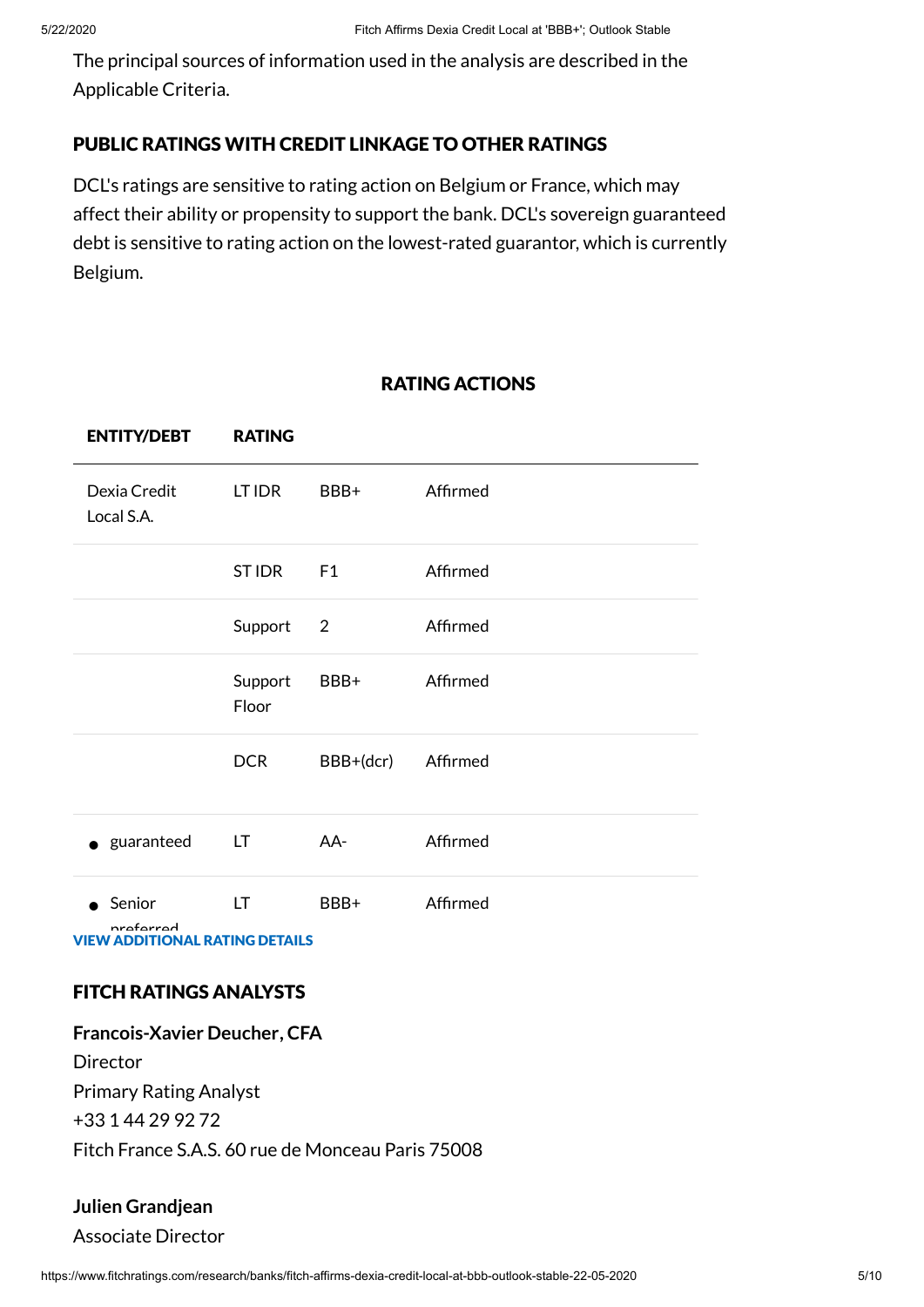Secondary Rating Analyst +33 1 44 29 91 41

#### **Claudia Nelson**

Senior Director Committee Chairperson +44 20 3530 1191

### MEDIA CONTACTS

**Louisa Williams** London +44 20 3530 2452 louisa.williams@thefitchgroup.com

Additional information is available on www.fitchratings.com

#### APPLICABLE CRITERIA

Bank Rating Criteria (pub. 28 Feb 2020) (including rating [assumption](https://www.fitchratings.com/research/banks/bank-rating-criteria-28-02-2020) sensitivity)

#### ADDITIONAL DISCLOSURES

[Dodd-Frank](https://www.fitchratings.com/research/banks/fitch-affirms-dexia-credit-local-at-bbb-outlook-stable-22-05-2020/dodd-frank-disclosure) Rating Information Disclosure Form Solicitation Status [Endorsement](https://www.fitchratings.com/regulatory) Policy

#### ENDORSEMENT STATUS

Dexia Credit Local S.A. EU Issued

#### **DISCLAIMER**

ALL FITCH CREDIT RATINGS ARE SUBJECT TO CERTAIN LIMITATIONS AND DISCLAIMERS. PLEASE READ THESE LIMITATIONS AND DISCLAIMERS BY FOLLOWING THIS LINK:

[HTTPS://WWW.FITCHRATINGS.COM/UNDERSTANDINGCREDITRATINGS](https://www.fitchratings.com/UNDERSTANDINGCREDITRATINGS). IN ADDITION, THE FOLLOWING [HTTPS://WWW.FITCHRATINGS.COM/RATING-](https://www.fitchratings.com/rating-definitions-document)DEFINITIONS-DOCUMENT DETAILS FITCH'S RATING DEFINITIONS FOR EACH RATING SCALE AND RATING CATEGORIES, INCLUDING DEFINITIONS RELATING TO DEFAULT. PUBLISHED RATINGS, CRITERIA, AND METHODOLOGIES ARE AVAILABLE FROM THIS SITE AT ALL TIMES. FITCH'S CODE OF CONDUCT, CONFIDENTIALITY, CONFLICTS OF INTEREST,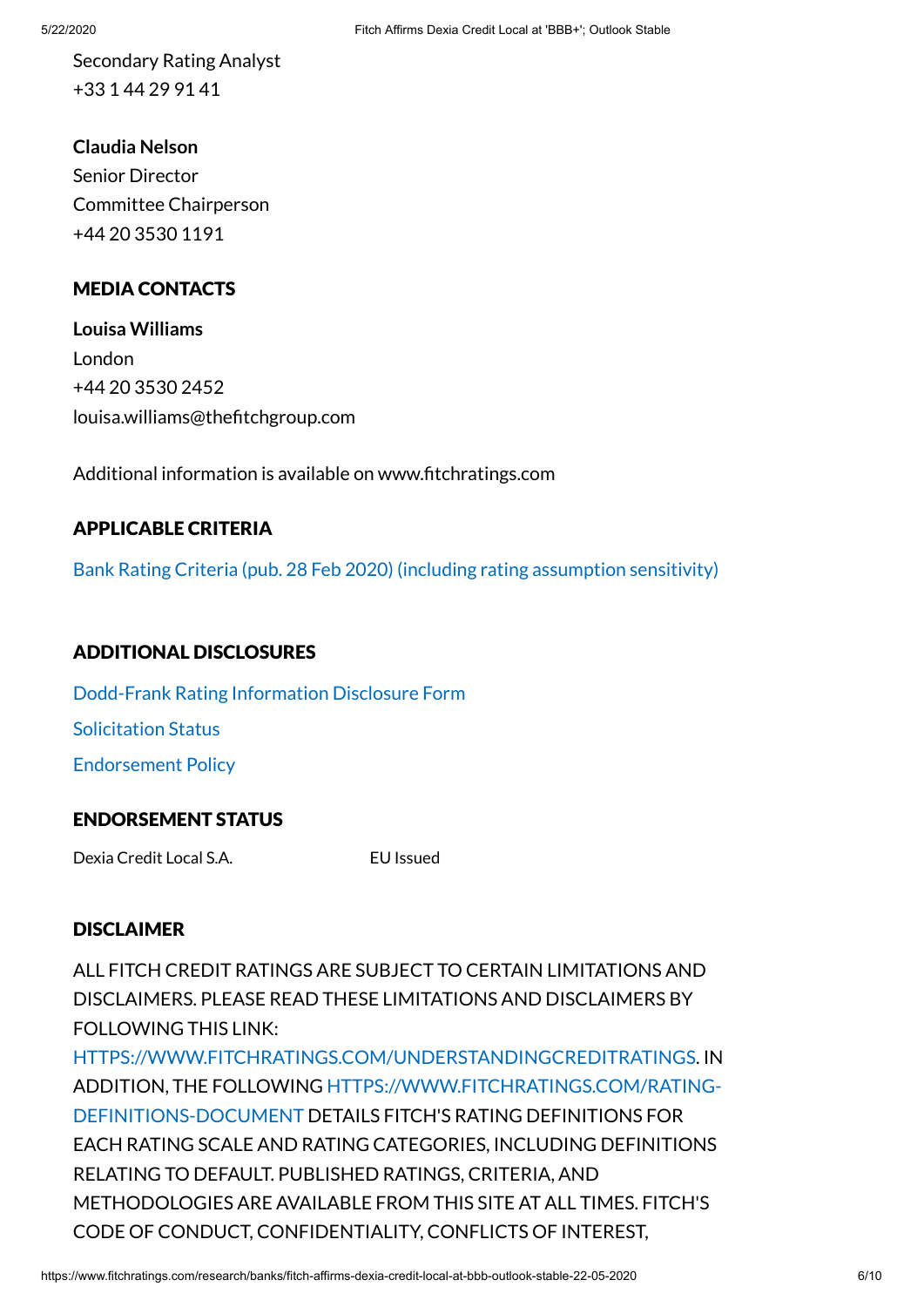AFFILIATE FIREWALL, COMPLIANCE, AND OTHER RELEVANT POLICIES AND PROCEDURES ARE ALSO AVAILABLE FROM THE CODE OF CONDUCT SECTION OF THIS SITE. DIRECTORS AND SHAREHOLDERS RELEVANT INTERESTS ARE AVAILABLE AT

[HTTPS://WWW.FITCHRATINGS.COM/SITE/REGULATORY](https://www.fitchratings.com/site/regulatory). FITCH MAY HAVE PROVIDED ANOTHER PERMISSIBLE SERVICE TO THE RATED ENTITY OR ITS RELATED THIRD PARTIES. DETAILS OF THIS SERVICE FOR RATINGS FOR WHICH THE LEAD ANALYST IS BASED IN AN EU-REGISTERED ENTITY CAN BE FOUND ON THE ENTITY SUMMARY PAGE FOR THIS ISSUER ON THE FITCH WEBSITE.

#### READ LESS

#### COPYRIGHT

Copyright © 2020 by Fitch Ratings, Inc., Fitch Ratings Ltd. and its subsidiaries. 33 Whitehall Street, NY, NY 10004. Telephone: 1-800-753-4824, (212) 908-0500. Fax: (212) 480-4435. Reproduction or retransmission in whole or in part is prohibited except by permission. All rights reserved. In issuing and maintaining its ratings and in making other reports (including forecast information), Fitch relies on factual information it receives from issuers and underwriters and from other sources Fitch believes to be credible. Fitch conducts a reasonable investigation of the factual information relied upon by it in accordance with its ratings methodology, and obtains reasonable verification of that information from independent sources, to the extent such sources are available for a given security or in a given jurisdiction. The manner of Fitch's factual investigation and the scope of the third-party verification it obtains will vary depending on the nature of the rated security and its issuer, the requirements and practices in the jurisdiction in which the rated security is offered and sold and/or the issuer is located, the availability and nature of relevant public information, access to the management of the issuer and its advisers, the availability of pre-existing thirdparty verifications such as audit reports, agreed-upon procedures letters, appraisals, actuarial reports, engineering reports, legal opinions and other reports provided by third parties, the availability of independent and competent third- party verification sources with respect to the particular security or in the particular jurisdiction of the issuer, and a variety of other factors. Users of Fitch's ratings and reports should understand that neither an enhanced factual investigation nor any third-party verification can ensure that all of the information Fitch relies on in connection with a rating or a report will be accurate and complete. Ultimately, the issuer and its advisers are responsible for the accuracy of the information they provide to Fitch and to the market in offering documents and other reports. In issuing its ratings and its reports, Fitch must rely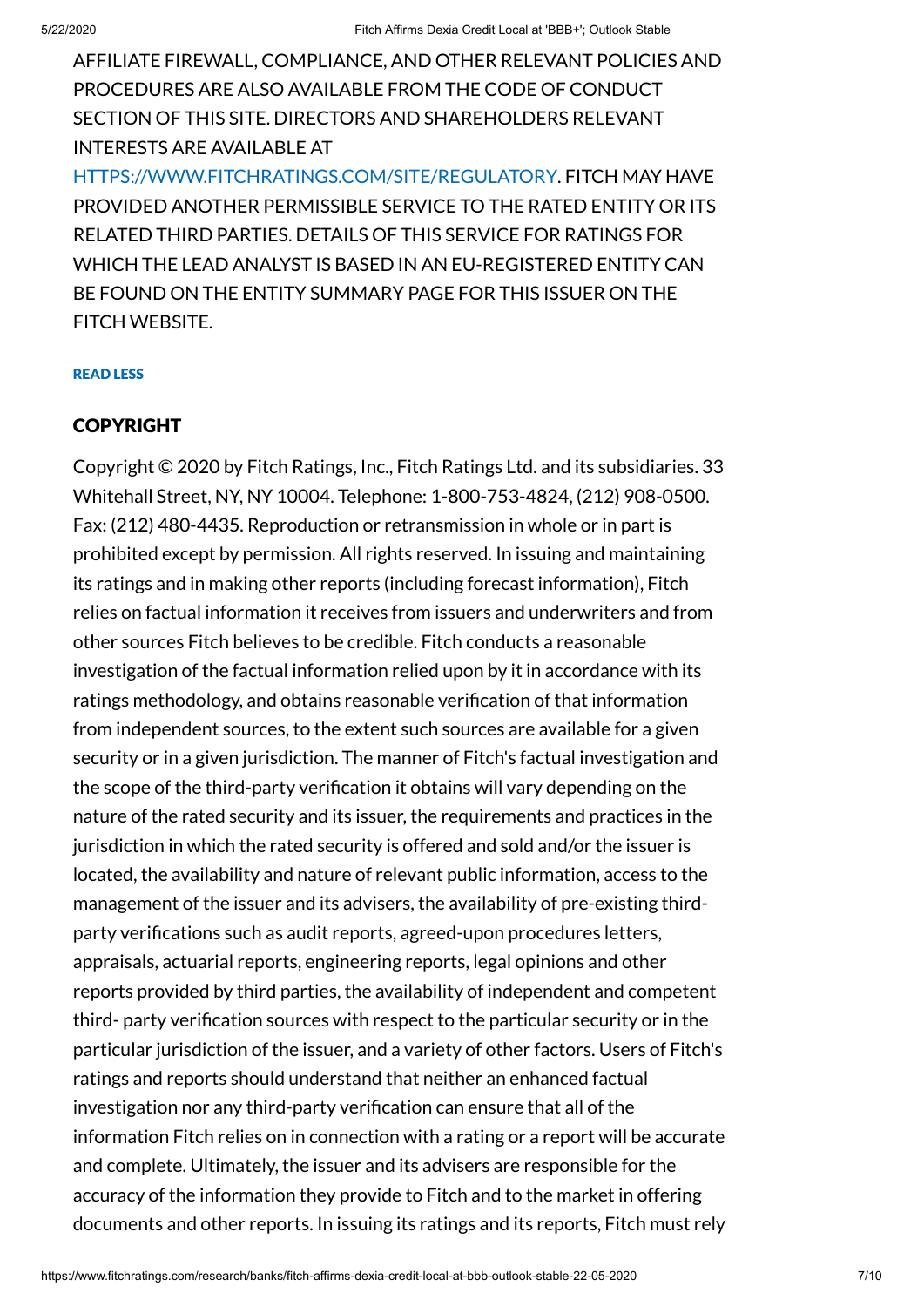on the work of experts, including independent auditors with respect to financial statements and attorneys with respect to legal and tax matters. Further, ratings and forecasts of financial and other information are inherently forward-looking and embody assumptions and predictions about future events that by their nature cannot be verified as facts. As a result, despite any verification of current facts, ratings and forecasts can be affected by future events or conditions that were not anticipated at the time a rating or forecast was issued or affirmed. The information in this report is provided "as is" without any representation or warranty of any kind, and Fitch does not represent or warrant that the report or any of its contents will meet any of the requirements of a recipient of the report. A Fitch rating is an opinion as to the creditworthiness of a security. This opinion and reports made by Fitch are based on established criteria and methodologies that Fitch is continuously evaluating and updating. Therefore, ratings and reports are the collective work product of Fitch and no individual, or group of individuals, is solely responsible for a rating or a report. The rating does not address the risk of loss due to risks other than credit risk, unless such risk is specifically mentioned. Fitch is not engaged in the offer or sale of any security. All Fitch reports have shared authorship. Individuals identified in a Fitch report were involved in, but are not solely responsible for, the opinions stated therein. The individuals are named for contact purposes only. A report providing a Fitch rating is neither a prospectus nor a substitute for the information assembled, verified and presented to investors by the issuer and its agents in connection with the sale of the securities. Ratings may be changed or withdrawn at any time for any reason in the sole discretion of Fitch. Fitch does not provide investment advice of any sort. Ratings are not a recommendation to buy, sell, or hold any security. Ratings do not comment on the adequacy of market price, the suitability of any security for a particular investor, or the tax-exempt nature or taxability of payments made in respect to any security. Fitch receives fees from issuers, insurers, guarantors, other obligors, and underwriters for rating securities. Such fees generally vary from US\$1,000 to US\$750,000 (or the applicable currency equivalent) per issue. In certain cases, Fitch will rate all or a number of issues issued by a particular issuer, or insured or guaranteed by a particular insurer or guarantor, for a single annual fee. Such fees are expected to vary from US\$10,000 to US\$1,500,000 (or the applicable currency equivalent). The assignment, publication, or dissemination of a rating by Fitch shall not constitute a consent by Fitch to use its name as an expert in connection with any registration statement filed under the United States securities laws, the Financial Services and Markets Act of 2000 of the United Kingdom, or the securities laws of any particular jurisdiction. Due to the relative efficiency of electronic publishing and distribution, Fitch research may be available to electronic subscribers up to three days earlier than to print subscribers.